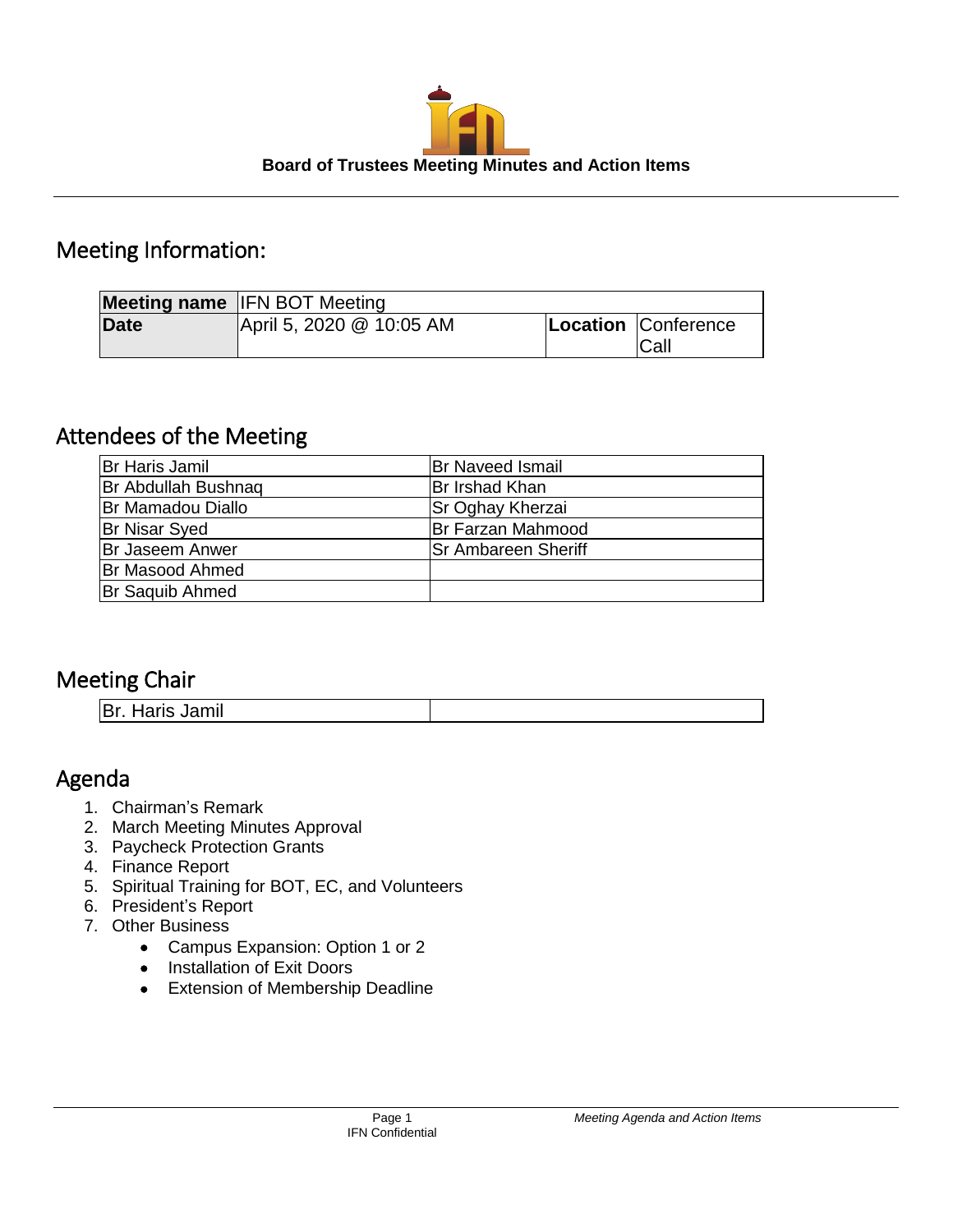

# Meeting Minutes

The meeting started at 10:05 AM, with the Secretary making Duaa'.

# **1. Chairman's Remark**

The Chairman kicked off the meeting.

# **2. March Meeting Minutes Approval**

**Motion**: Br Diallo moved the motion to approve the March meeting minutes. Br Naveed seconded. **Br Irshad abstained**. **The rest approved**. **Motion approved**.

## **3. Paycheck Protection Grant from the Government**

The Government is giving every non-profit organization 2 months' worth of payroll as a grant. EC President to pursue and apply on behalf of IFN.

## **4. Finance Report**

Bottom line cash on hand: \$878,000. Because of the Covid-19 Lockdown:

- Events and Activities Expenditure will go away.
- Wear and tear will go down.
- On the other hand, donations may also go down, as people are no longer coming to the premise.
- Assume overall that the budget does not change.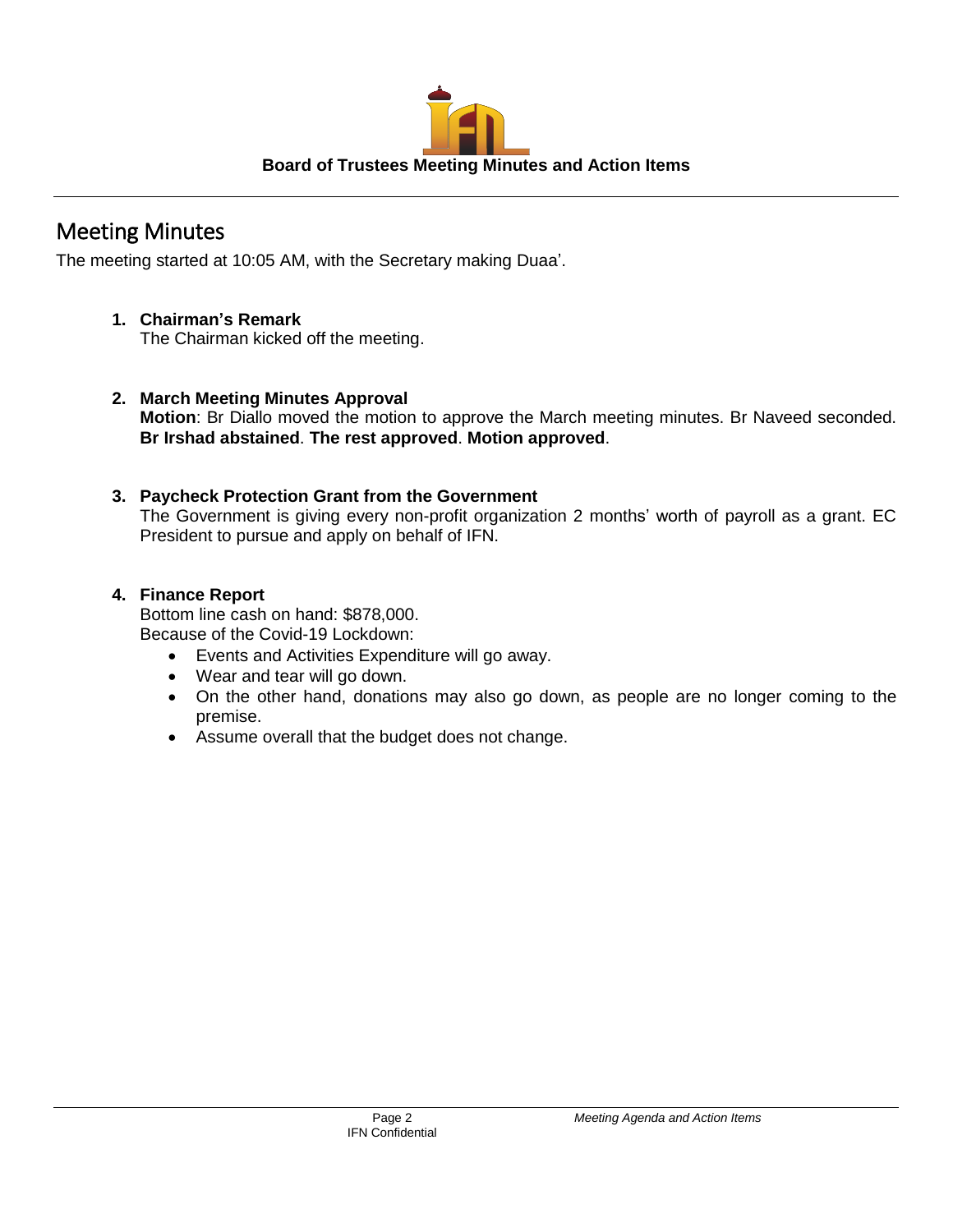

|                                           |        | <b>Statement of Financial Position As Of:</b> |                      |             |               |                     |  |  |  |  |
|-------------------------------------------|--------|-----------------------------------------------|----------------------|-------------|---------------|---------------------|--|--|--|--|
|                                           | Mar-20 | <b>Dec-19</b>                                 | <b>Sep-19</b>        | $Jun-19$    | <b>Mar-19</b> | <b>Dec-18</b>       |  |  |  |  |
| <b>Assets</b>                             |        |                                               |                      |             |               |                     |  |  |  |  |
| <b>Current Assets</b>                     |        |                                               |                      |             |               |                     |  |  |  |  |
|                                           |        | 1,141,918                                     | 1,283,762            | 1,335,701   | 1,207,534     |                     |  |  |  |  |
| Cash<br>878,000                           |        | 82,154                                        | 83,389               | 87.091      | 90,180        | 1,221,664<br>90,797 |  |  |  |  |
| <b>Burial Plots</b>                       |        |                                               |                      | 11,494      |               |                     |  |  |  |  |
| Investments                               |        | 111,494                                       | 11,494               |             | 11,494        | 10,365              |  |  |  |  |
| Advance against restricted funds          |        |                                               | $\sim$               | ٠           | $\sim$        | 9,231               |  |  |  |  |
| Deposits                                  |        | ۰                                             | $\ddot{\phantom{1}}$ | w.          | $\sim$        | $\omega$            |  |  |  |  |
| <b>Total Current Assets</b>               |        | 1,335,566                                     | 1,378,646            | 1,434,286   | 1,309,208     | 1,332,057           |  |  |  |  |
| Property and Equipment                    |        |                                               |                      |             |               |                     |  |  |  |  |
| Land & Improvements                       |        | 1,393,709                                     | 1,393,709            | 1,393,709   | 1,393,709     | 1,393,709           |  |  |  |  |
| Building & Improvements                   |        | 3.462,858                                     | 3,462,858            | 3,462,858   | 3,462,858     | 3,462,858           |  |  |  |  |
| Fumiture & Equipment                      |        | 328,418                                       | 328,418              | 328,418     | 322,336       | 322,336             |  |  |  |  |
| Leasehold Improvements                    |        | 6,250                                         | 6,250                | 6.250       | 6.250         | 6,250               |  |  |  |  |
| Motor Vehicles                            |        | 4,036                                         | 4,036                | 4,036       |               |                     |  |  |  |  |
| Construction In Progress                  |        | 70,458                                        | 19,600               | 18,000      | 21.041        | 18,000              |  |  |  |  |
| Less: Accumulated Depreciation            |        | (1.665, 644)                                  | (1,625,464)          | (1,585,108) | (1, 544, 827) | (1.504, 589)        |  |  |  |  |
| <b>Total Property and Equipment</b>       |        | 3,600,095                                     | 3,589,407            | 3,628,163   | 3,661,367     | 3,698,564           |  |  |  |  |
| <b>Total Assets</b>                       |        | 4,935,662                                     | 4,968,053            | 5,062,450   | 4,970,575     | 5,030,621           |  |  |  |  |
| <b>Net Assets</b>                         |        |                                               |                      |             |               |                     |  |  |  |  |
| Unrestricted                              |        | 4,526,158                                     | 4,554,556            | 4,615,846   | 4,473,014     | 4,517,134           |  |  |  |  |
| Temporarily Restricted (see next slide)   |        | 409,494                                       | 413,497              | 446,604     | 497,561       | 513,487             |  |  |  |  |
| <b>Total Net Assets</b>                   |        | 4.935,662                                     | 4,968,053            | 5,062,450   | 4,970,575     | 5,030,621           |  |  |  |  |
| <b>Total Liabilities &amp; Net Assets</b> |        | 4,935,662                                     | 4,968,053            | 5,062,450   | 4,970,575     | 5.030.621           |  |  |  |  |

#### **Action Item**:

- Different scenario planning and recommendations to the board if any one of them occurs (Br Nisar/Finance Committee).
- Update on Endowment Fund at May Board Meeting (Br Nisar/Finance Committee).

## **5. Spiritual Training for BOT, EC, and Volunteers**

Will be planned after Ramadan.

## **6. President's Report**

Highlights:

- ❖ Changes in Funeral Process due to Covid-19.
- ❖ CIOGC has put together some guidelines and funding to help with funerals during Covid-19.
- ❖ Unrealistic expectation for same level of homework for students to be done at home with parents.
- ❖ Any retainer fees for Security? No. Br Ijaz is still going to the Masjid daily.
- ❖ Revised the TA/Clinic/Muhsin Volunteer policy (must be Jr in H/S and attend HSYC) to increase enrollment in HSYC.
- ❖ Concern: is it creating a bias if a student is in Saturday School? No.